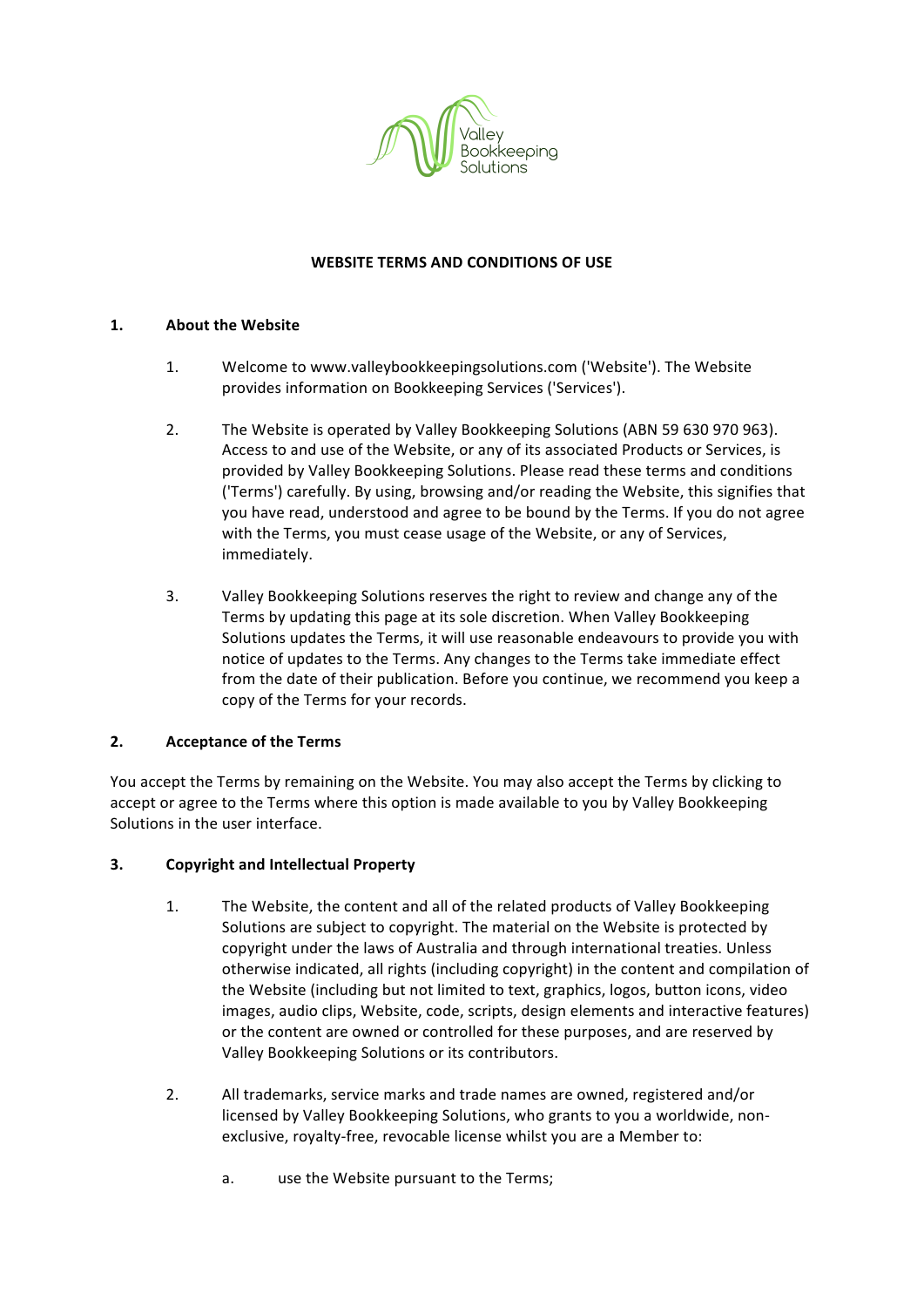- b. copy and store the Website and the material contained in the Website in your device's cache memory; and
- c. print pages from the Website for your own personal and non-commercial use.

Valley Bookkeeping Solutions does not grant you any other rights whatsoever in relation to the Website or the content. All other rights are expressly reserved by Valley Bookkeeping Solutions.

- 3. Valley Bookkeeping Solutions retains all rights, title and interest in and to the Website and all related content. Nothing you do on or in relation to the Website will transfer any:
	- a. business name, trading name, domain name, trade mark, industrial design, patent, registered design or copyright, or
	- b. a right to use or exploit a business name, trading name, domain name, trade mark or industrial design, or
	- c. a thing, system or process that is the subject of a patent, registered design or copyright (or an adaptation or modification of such a thing, system or process), to you.
- 4. You may not, without the prior written perm of Valley Bookkeeping Solutions and the permission of any other relevant rights owners: broadcast, republish, up-load to a third party, transmit, post, distribute, show or play in public, adapt or change in any way the content or third party content for any purpose, unless otherwise provided by these Terms. This prohibition does not extend to materials on the Website, which are freely available for re-use or are in the public domain.

#### **4. Privacy**

Valley Bookkeeping Solutions takes your privacy seriously and any information provided through your use of the Website and/or content are subject to Valley Bookkeeping Solutions's Privacy Policy, which is available on the Website.

#### **5. General Disclaimer**

- 1. Nothing in the Terms limits or excludes any guarantees, warranties, representations or conditions implied or imposed by law, including the Australian Consumer Law (or any liability under them) which by law may not be limited or excluded.
- 2. Subject to this clause 5, and to the extent permitted by law:

a. all terms, guarantees, warranties, representations or conditions which are not expressly stated in the Terms are excluded; and

b. Valley Bookkeeping Solutions will not be liable for any special, indirect or consequential loss or damage (unless such loss or damage is reasonably foreseeable resulting from our failure to meet an applicable Consumer Guarantee), loss of profit or opportunity, or damage to goodwill arising out of or in connection with the content or these Terms (including as a result Use of the Website and the content is at your own risk. of not being able to use the content or the late supply of the content), whether at common law, under contract, tort (including negligence), in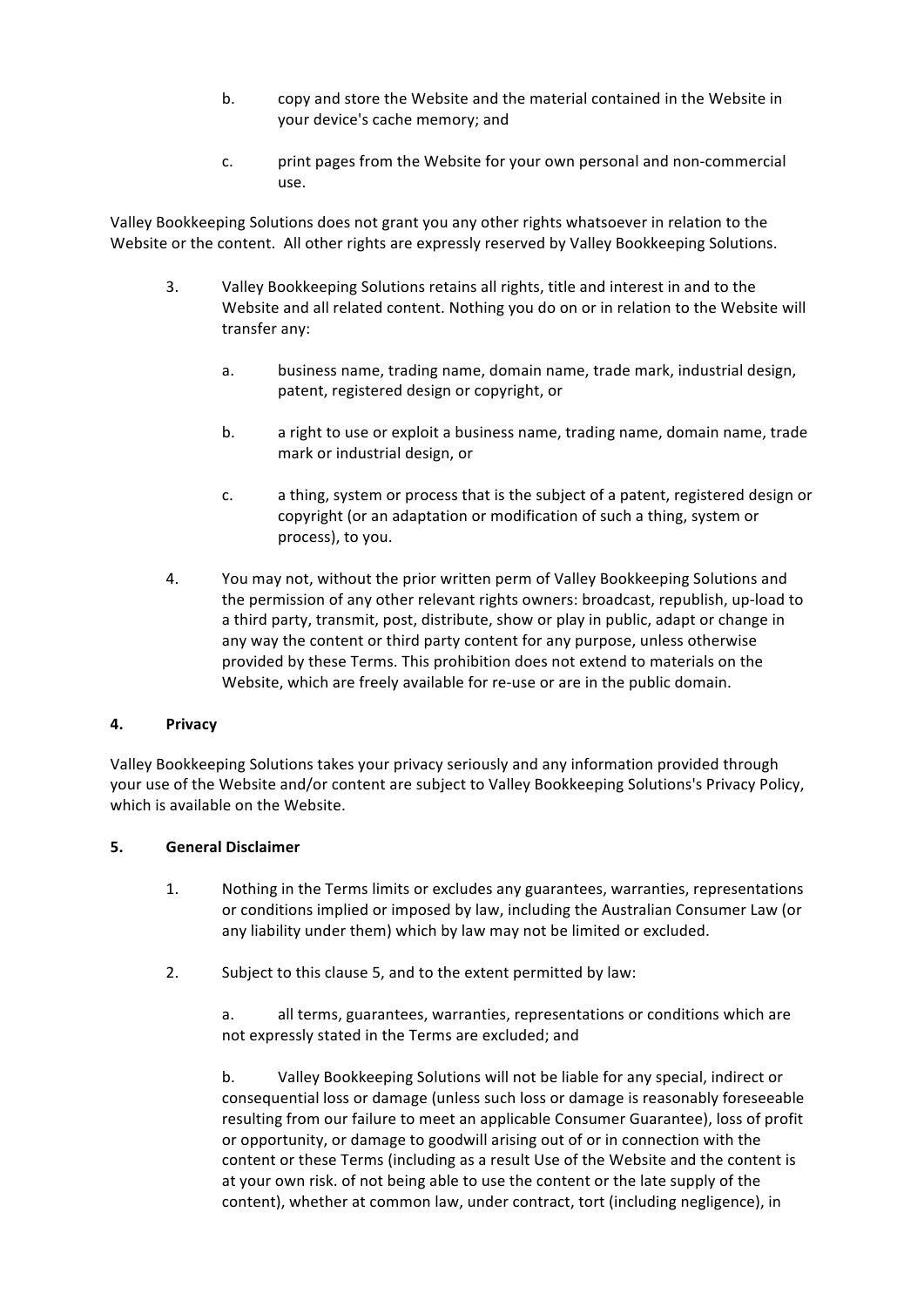equity, pursuant to statute or otherwise.

- 3. Use of the Website and the content is at your own risk. Everything on the Website and the content is provided to you "as is" and "as available" without warranty or condition of any kind. None of the affiliates, directors, officers, employees, agents, contributors and licensors of Valley Bookkeeping Solutions make any express or implied representation or warranty about the content or any products or content (including the products or content of Valley Bookkeeping Solutions) referred to on the Website. This includes (but is not restricted to) loss or damage you might suffer as a result of any of the following:
	- a. failure of performance, error, omission, interruption, deletion, defect, failure to correct defects, delay in operation or transmission, computer virus or other harmful component, loss of data, communication line failure, unlawful third party conduct, or theft, destruction, alteration or unauthorised access to records;
	- b. the accuracy, suitability or currency of any information on the Website, the content, or any of its content related products (including third party material and advertisements on the Website);
	- c. costs incurred as a result of you using the Website, the content or any of the products of Valley Bookkeeping Solutions; and
	- d. the content or operation in respect to links which are provided for your convenience.

## **6. Limitation of liability**

1. Valley Bookkeeping Solutions's total liability arising out of or in connection with the content or these Terms, however arising, including under contract, tort (including negligence), in equity, under statute or otherwise, will not exceed the resupply of the content to you.

2. You expressly understand and agree that Valley Bookkeeping Solutions, its affiliates, employees, agents, contributors and licensors shall not be liable to you for any direct, indirect, incidental, special consequential or exemplary damages which may be incurred by you, however caused and under any theory of liability. This shall include, but is not limited to, any loss of profit (whether incurred directly or indirectly), any loss of goodwill or business reputation and any other intangible loss.

3. You acknowledge and agree that Valley Bookkeeping Solutions holds no liability for any direct, indirect, incidental, special consequential or exemplary damages which may be incurred by you as a result of providing Your Content to the Website.

## **7. Termination of Contract**

1. If you want to terminate the Terms, you may do so by providing Valley Bookkeeping Solutions with 14 days' notice of your intention to terminate by sending notice of your intention to terminate to Valley Bookkeeping Solutions via the 'Contact Us' link on our homepage.

2. Valley Bookkeeping Solutions may at any time, terminate the Terms with you if: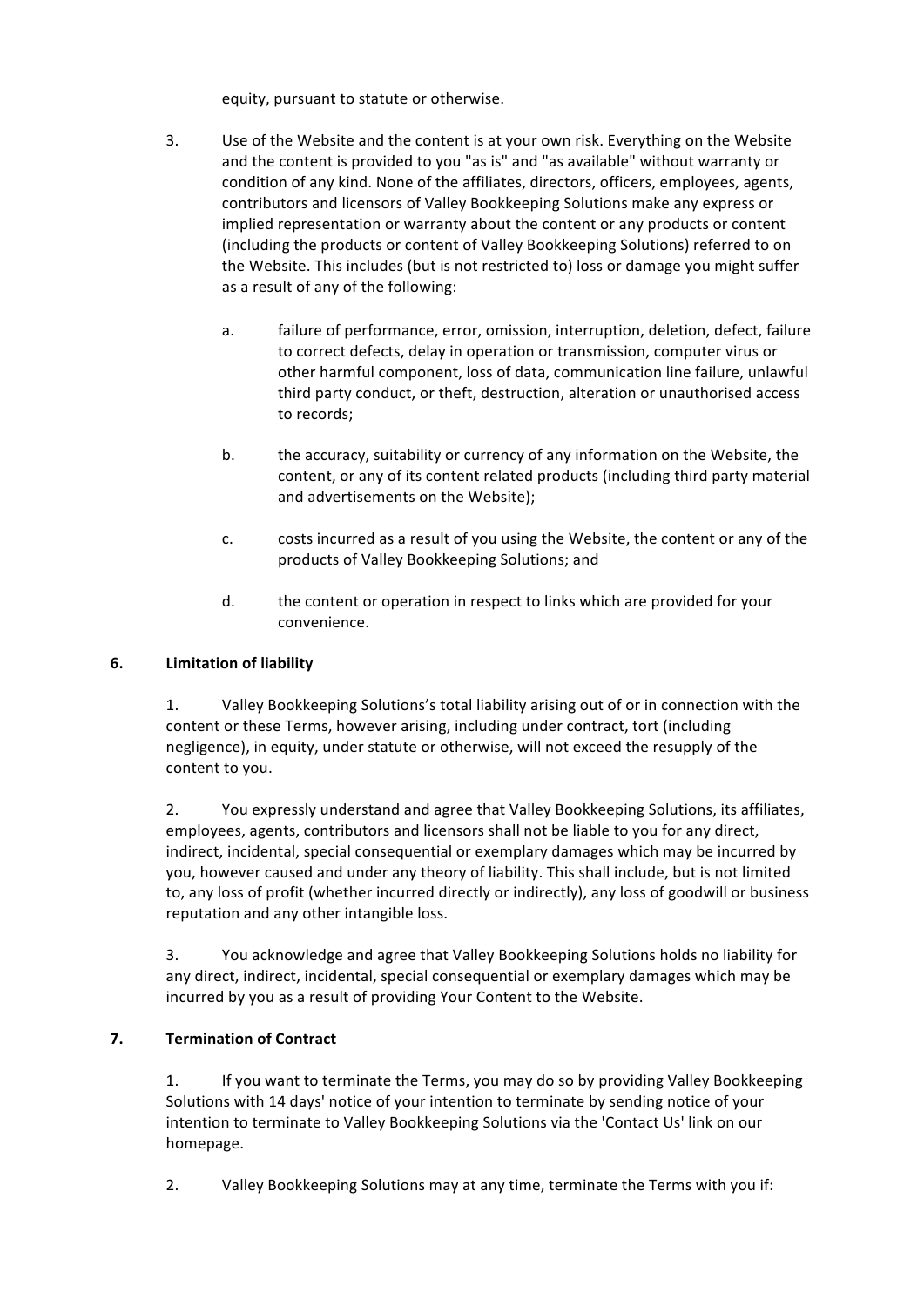- a. you have breached any provision of the Terms or intend to breach any provision;
- b. Valley Bookkeeping Solutions is required to do so by law;
- c. Valley Bookkeeping Solutions is transitioning to no longer providing the Services to Members in the country in which you are resident or from which you use the service; or
- d. the provision of the Services to you by Valley Bookkeeping Solutions, is in the opinion of Valley Bookkeeping Solutions, no longer commercially viable.

3. Subject to local applicable laws, Valley Bookkeeping Solutions reserves the right to discontinue or cancel your membership at any time and may suspend or deny, in its sole discretion, your access to all or any portion of the Website or the Services without notice if you breach any provision of the Terms or any applicable law or if your conduct impacts Valley Bookkeeping Solutions's name or reputation or violates the rights of those of another party.

4. When the Terms come to an end, all of the legal rights, obligations and liabilities that you and Valley Bookkeeping Solutions have benefitted from, been subject to (or which have accrued over time whilst the Terms have been in force) or which are expressed to continue indefinitely, shall be unaffected by this cessation, and the provisions of this clause shall continue to apply to such rights, obligations and liabilities indefinitely.

## **8. Indemnity**

1. You agree to indemnify Valley Bookkeeping Solutions, its affiliates, employees, agents, contributors, third party content providers and licensors from and against:

- a. all actions, suits, claims, demands, liabilities, costs, expenses, loss and damage (including legal fees on a full indemnity basis) incurred, suffered or arising out of or in connection with Your Content;
- b. any direct or indirect consequences of you accessing, using or transacting on the Website or attempts to do so; and/or
- c. any breach of the Terms.

## **9. Dispute Resolution**

## 1. **Compulsory:**

If a dispute arises out of or relates to the Terms, either party may not commence any Tribunal or Court proceedings in relation to the dispute, unless the following clauses have been complied with (except where urgent interlocutory relief is sought).

## 2. **Notice:**

A party to the Terms claiming a dispute ('Dispute') has arisen under the Terms, must give written notice to the other party detailing the nature of the dispute, the desired outcome and the action required to settle the Dispute.

#### 3. **Resolution:**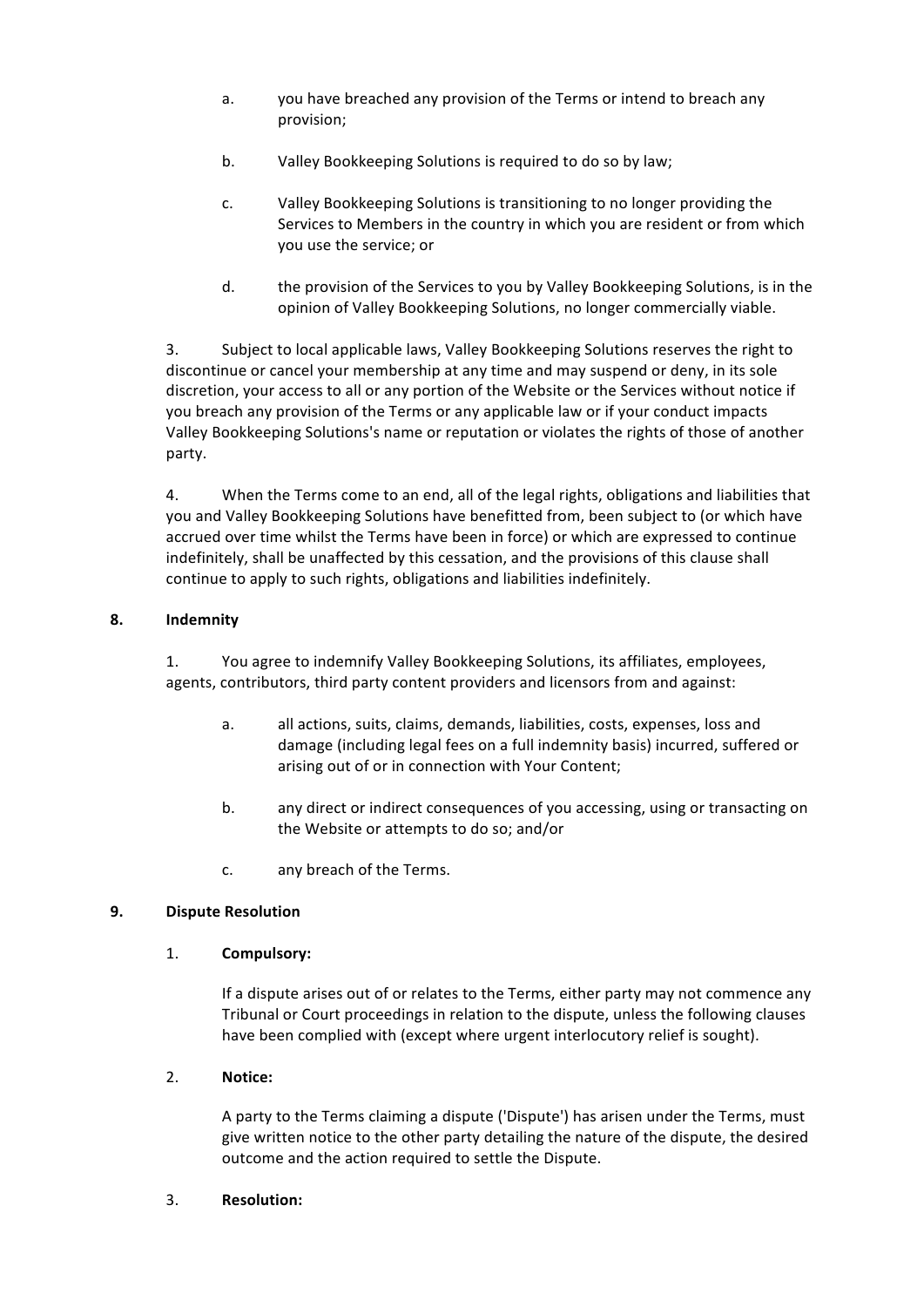On receipt of that notice ('Notice') by that other party, the parties to the Terms ('Parties') must:

a. Within 14 days of the Notice endeavour in good faith to resolve the Dispute expeditiously by negotiation or such other means upon which they may mutually agree;

b. If for any reason whatsoever, 14 days after the date of the Notice, the Dispute has not been resolved, the Parties must either agree upon selection of a mediator or request that an appropriate mediator be appointed by the President of the Australian Mediation Association or his or her nominee;

c. The Parties are equally liable for the fees and reasonable expenses of a mediator and the cost of the venue of the mediation and without limiting the foregoing undertake to pay any amounts requested by the mediator as a precondition to the mediation commencing. The Parties must each pay their own costs associated with the mediation:

d. The mediation will be held in Watervale, Australia.

## 4. **Confidential**

All communications concerning negotiations made by the Parties arising out of and in connection with this dispute resolution clause are confidential and to the extent possible, must be treated as "without prejudice" negotiations for the purpose of applicable laws of evidence.

## 5. **Termination of Mediation:**

If 3 months have elapsed after the start of a mediation of the Dispute and the Dispute has not been resolved, either Party may ask the mediator to terminate the mediation and the mediator must do so.

## **10. Venue and Jurisdiction**

The Services offered by Valley Bookkeeping Solutions is intended to be viewed by residents of Australia. In the event of any dispute arising out of or in relation to the Website, you agree that the exclusive venue for resolving any dispute shall be in the courts of Queensland, Australia.

# **11. Governing Law**

The Terms are governed by the laws of Queensland, Australia. Any dispute, controversy, proceeding or claim of whatever nature arising out of or in any way relating to the Terms and the rights created hereby shall be governed, interpreted and construed by, under and pursuant to the laws of Queensland, Australia, without reference to conflict of law principles, notwithstanding mandatory rules. The validity of this governing law clause is not contested. The Terms shall be binding to the benefit of the parties hereto and their successors and assigns.

# **12. Independent Legal Advice**

Both parties confirm and declare that the provisions of the Terms are fair and reasonable and both parties having taken the opportunity to obtain independent legal advice and declare then Terms are not against public policy on the grounds of inequality or bargaining power or general grounds of